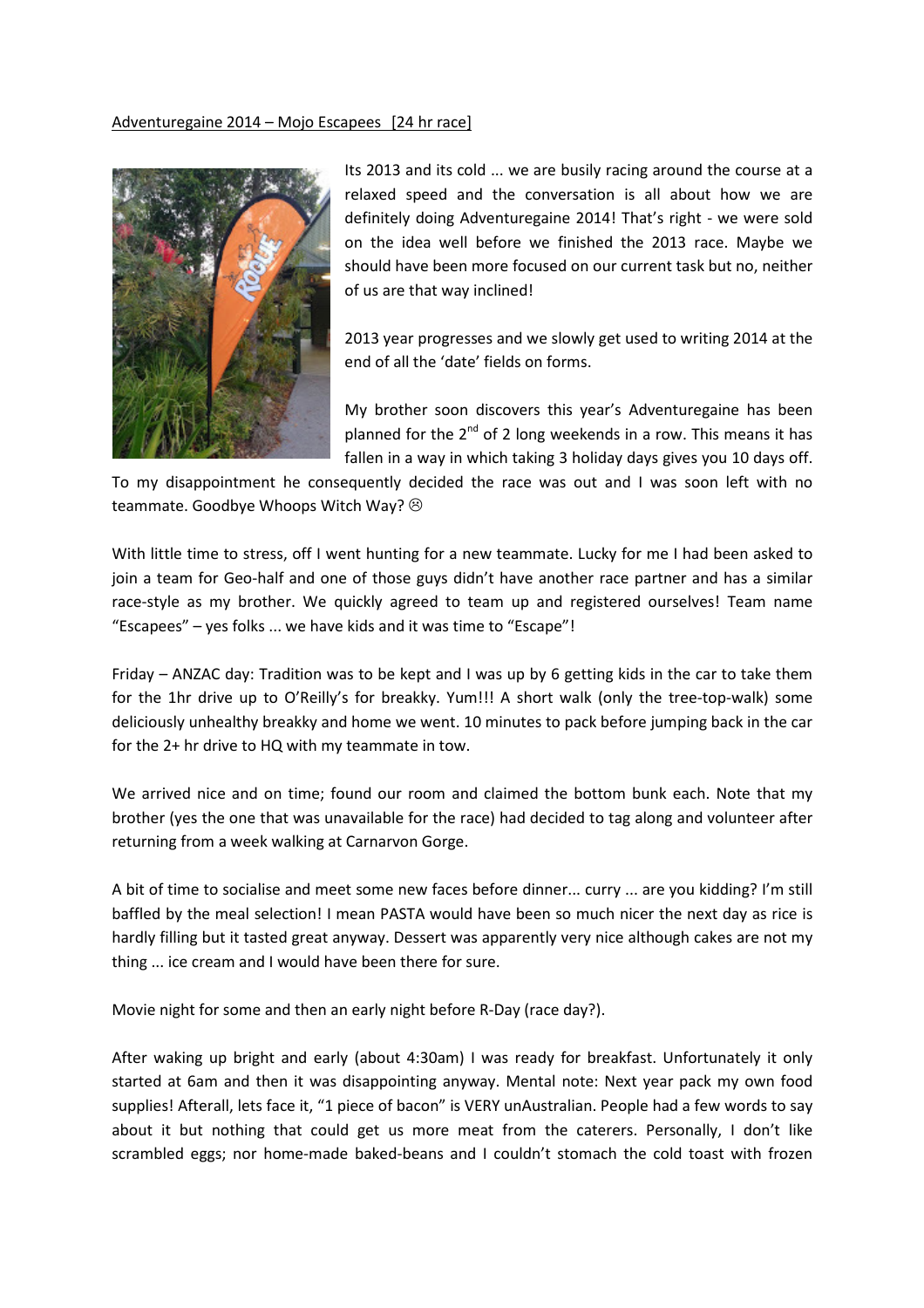butter/margarine so I ended up only eating my 1 piece of bacon and 2 bananas. Not exactly filling before a long race!

Off to bike drop we headed. A quick pump-check of the tyres resulted in a valve issue (which later turned out to be a hole next to the valve). At this stage we had also discovered my teammate had left his bike seat at HQ. Dammit!!! This was shaping up to be a LOOOONNNG race! After trekking back to HQ to grab extra tubes and the bike seat my teammate changed his tube to discover there was a puncture in this one too. 3 attempts later and we had a patched tube in his wheel, the bike seat on his bike and we were heading back to HQ hoping the tube would hold-out ... at least for a few hours!

Map handout – FINALLY we could see the course! We toddled off to our room and setup camp on the deck out the back. Turns out not many people knew where we had got to  $-1$  guess not many teams realised there was such a nice deck outside the rooms.

We quickly crossed off some of the checkpoints that were on the extremities or really "out and back" to get to. Keep in mind, our game plan was to have fun and challenge ourselves ... it never crossed our mind to race for the podium as we are not in that class of racer (possibly never will – but that is only by choice).

Race start: Following like sheep we found CP 1 and 2 with ease. The next few CP's were easy to find but less people were around us as the



group split up very quickly. There are some real mountain goats out there in the AR scene (i.e. fast rock-hoppers). We had decided to drop CP 5 (up the creek) – no point doing the extra distance as we had made our race plan and were trying to stick to timing rather than distance or CP collection.

CP 7 proved a little difficult as we found a track that was not on the map (or if it were  $-$  it was different looking than the map suggested). After each track intersection we convinced ourselves "this is now the right one" until we walked ourselves into CP 7. On the way down the hill from here, I noticed someone running reasonably comfortably in the wrong direction. Turns out it was the race director – when he said "oh finally someone we can get that is NOT on the track". No wonder he looked so energetic (this far back in the field)!

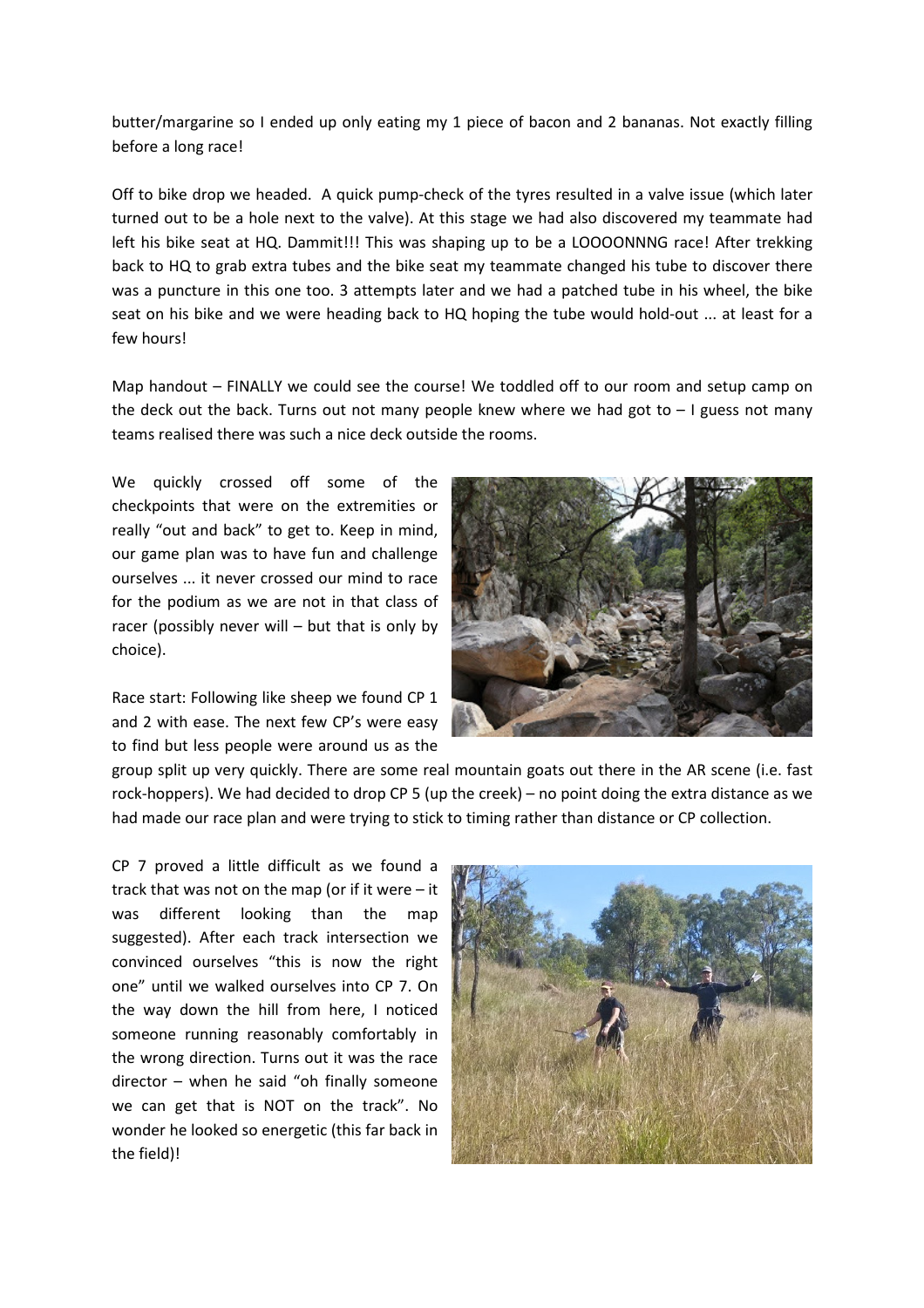

TA was a nice sight after just over 4hrs walking over rocks and then up and down hills. The jury is still out on which was worse (other than the 2 blue toes and hot-spot-blister I got under my foot from the rocks).

TA for me was renamed to 'Inhalation station' as I was starving by this stage. As you may have realised by now, I totally forgot about eating lunch before we started and I didn't bring any with me because it was only going to be 4 hours. Oh shit ... that means I was running on 1 piece of bacon, a few bananas and some race-type food from my bag.

Our TA appeared to be quick here as we had a check in-out of the TA before picking a canoe to slug to the water. Let's just say I bludged for the next 2 hours of the race! I am sure my teammate was cursing me from the back of the canoe but hey,

he's the one that has done years of outrigger canoeing so he should be right to 'paddle me around' the dam. Haha. We decided to drop the 3 CPs on the extremities and get back to the TA. Part of this decision was based on the fact my teammate had forgotten to grab his lights so we decided that was excuse enough to have to get off the water before dark. [I did have mine so I could've added SOMETHING to this stage.]

More food (chicken wraps are wonderful!) and off on our trek leg we went. Initially we were only going to go for 3 CPs. During the first trek leg we had already decided to drop the 60 pointer and only go for the 90 + 30 point ones. On the way to the 90 pointer we rechecked the map and realised it was a 75m incline to which we both agreed "screw that ... let's just drop it and go get started on the bikes". I talked him into going for the 30 pointer (which was easy to do). Glad we did because this was by far the easiest most relaxing trek CP of the day. A nice little grassy knoll to get over and we were back at HQ.

Once back, another quick toilet stop, and time to test that tyre. Helmets on, blue bike light on and off we went. I was glad I had bought a tow rope as my poor teammate was tasked with getting me up that first hill. I mean ... I hate hills at the best of time let alone when they are vertical.

Our 'steady' speed meant we were spot on with our navigation to the CPs we had marked out to get. The only one that proved to slow us down a bit was the one in the NP. This was only because we did not really pay attention and then ended up in the wrong gully. Both of us felt it was wrong so went back to try again. By this stage another group



of racers had caught us and we found the CP (behind them). Pic of my bike at night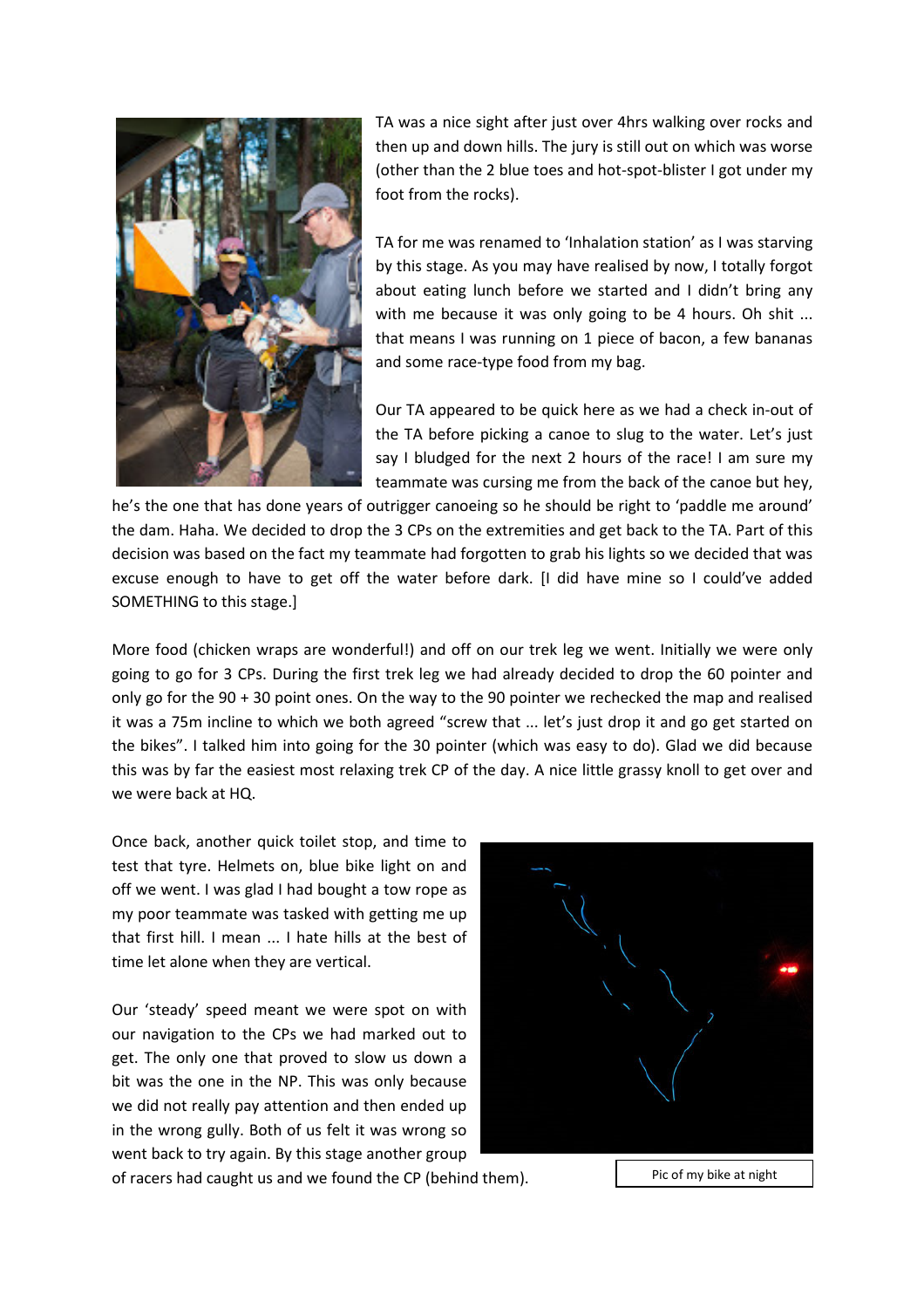Up the next massive hill ... yes I walked it! We had 10hrs to do about 75kms - there was no way I was going to kill myself uphill. When we arrived at the lookout CP we were disappointed to realise the water stop was not really a rogaine water stop. Maybe we just missed where the water was but if there were lollies there – I didn't see it!

A nice bumpy downhill followed. We were not alone on this road though. We shared the road with pig shooters and their very obedient but very scary looking dogs. Ye, when pig dogs come racing up to you while they are hunting it does make you a little on edge. Lucky for us their owners were on top of them the whole time and one semi-whistle and they were back on the back at the truck each time.

This small incline was followed by the longest most awesomest (word of the week) downhill of the entire course (that I completed). It was just what we needed or at least wanted! A really really long downhill. I mean starting this leg we thought it was going to take AGES to get to CP 44 but within no time we were taking the gravel road up to the left to get the CP.

Little did we know life was about to get a whole lot worse. I had been promised 'The Hamptons' are flat – everyone failed to tell me we would have to embark on one hell of a long slow uphill! I did manage to ride the whole way up and join 4 other teams at the visitor information centre for about 10 minutes to recover.

I believe those teams more-or-less headed home from here.

My teammate and I headed out to collect the CPs in the Hamptons. We only dropped one CP here (I think it was 52) because we quite frankly couldn't be bothered getting it and then headed for home. The downhill to home was the  $2^{nd}$  best of the night ... only beaten out by the sheer length of the previously mentioned one.

On the way to HQ we had grand plans of a shower and a sleep but once we got there Liam was looking super tired and somehow convinced me we should do some of the next legs. He suggested the SUPs "because no one had gone out yet". I was keen for SUPs because I know when the air is cold the water is warm but my teammate was not so easily swayed so instead to decided to do the orienteering. And he calls himself a surfie!

Being 2:30am we decided to take it easy. I think it took us 2.5hrs to do this stage but hey ... the alterative was getting in the water in the dark while we had agreed to get to the SUPs just before daylight so we could do it in the light without having to wait for them.

The orienteering was fun. It is not often we mid-packers get the opportunity to really test our navigation because the track is often a little worn out by the leaders trampling through there before us.

Other than navigating 1 CP slightly too high and going about 20m too far we were spot on with all of them... and this one was picked up on our way back on track anyway.